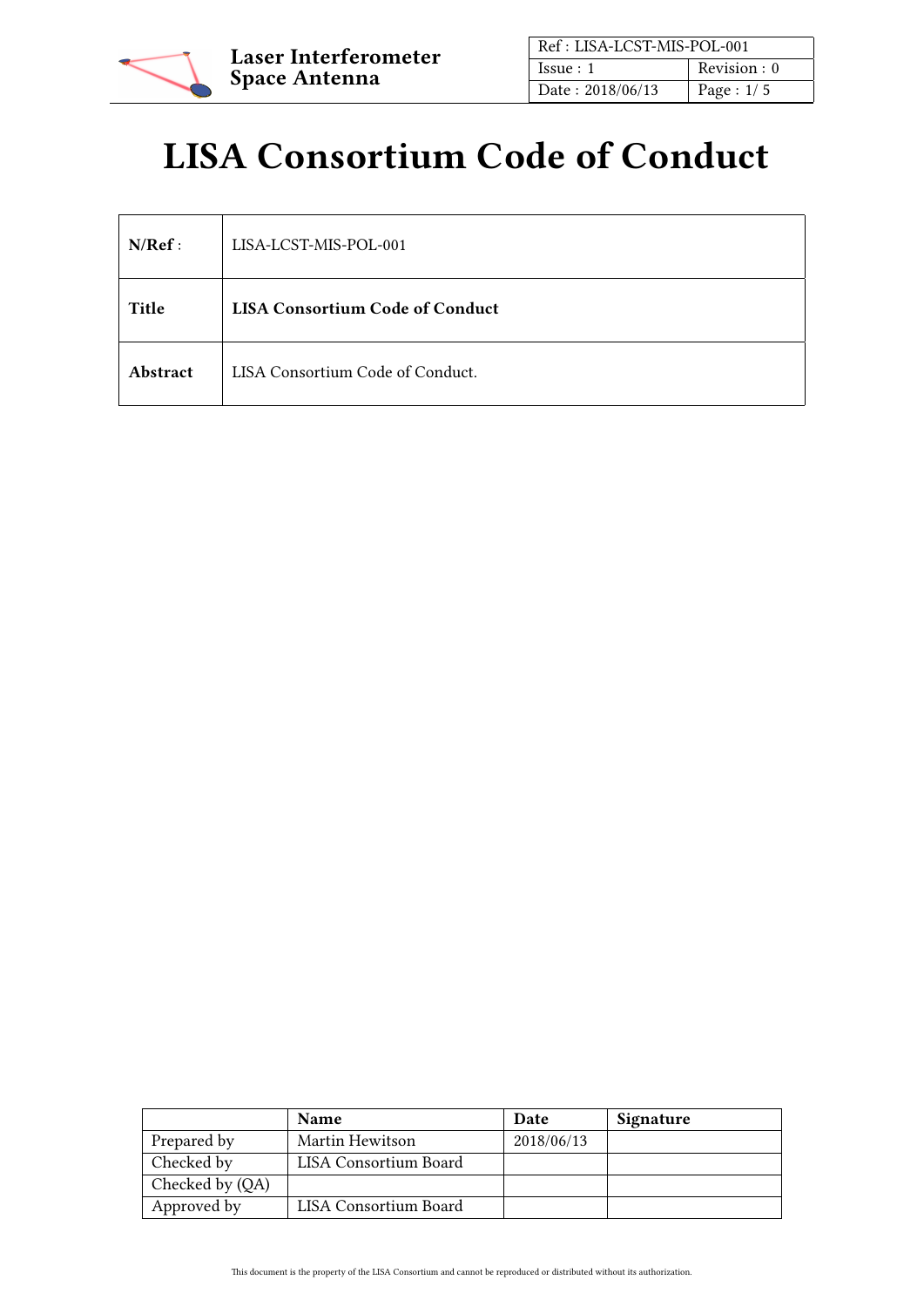

| Ref: LISA-LCST-MIS-POL-001 |              |
|----------------------------|--------------|
| Issue:1                    | Revision : 0 |
| Date: 2018/06/13           | Page : $2/5$ |

# Document Change Record

## Contributor List

| Author's name     | Institute                | Location        |
|-------------------|--------------------------|-----------------|
| Elena Maria Rossi | Leiden Observatory       | The Netherlands |
| Alberto Sesana    | University of Birmingham | UK              |

| Ver. | <b>Date</b> | Author                                      | <b>Description</b>     | Pages |
|------|-------------|---------------------------------------------|------------------------|-------|
|      | 2018/06/13  | Elena Maria Rossi (Lei-<br>den Observatory) | <b>Current Version</b> |       |

# Distribution list

| Recipient              | Restricted | Not restricted |
|------------------------|------------|----------------|
| <b>LISA</b> Consortium |            |                |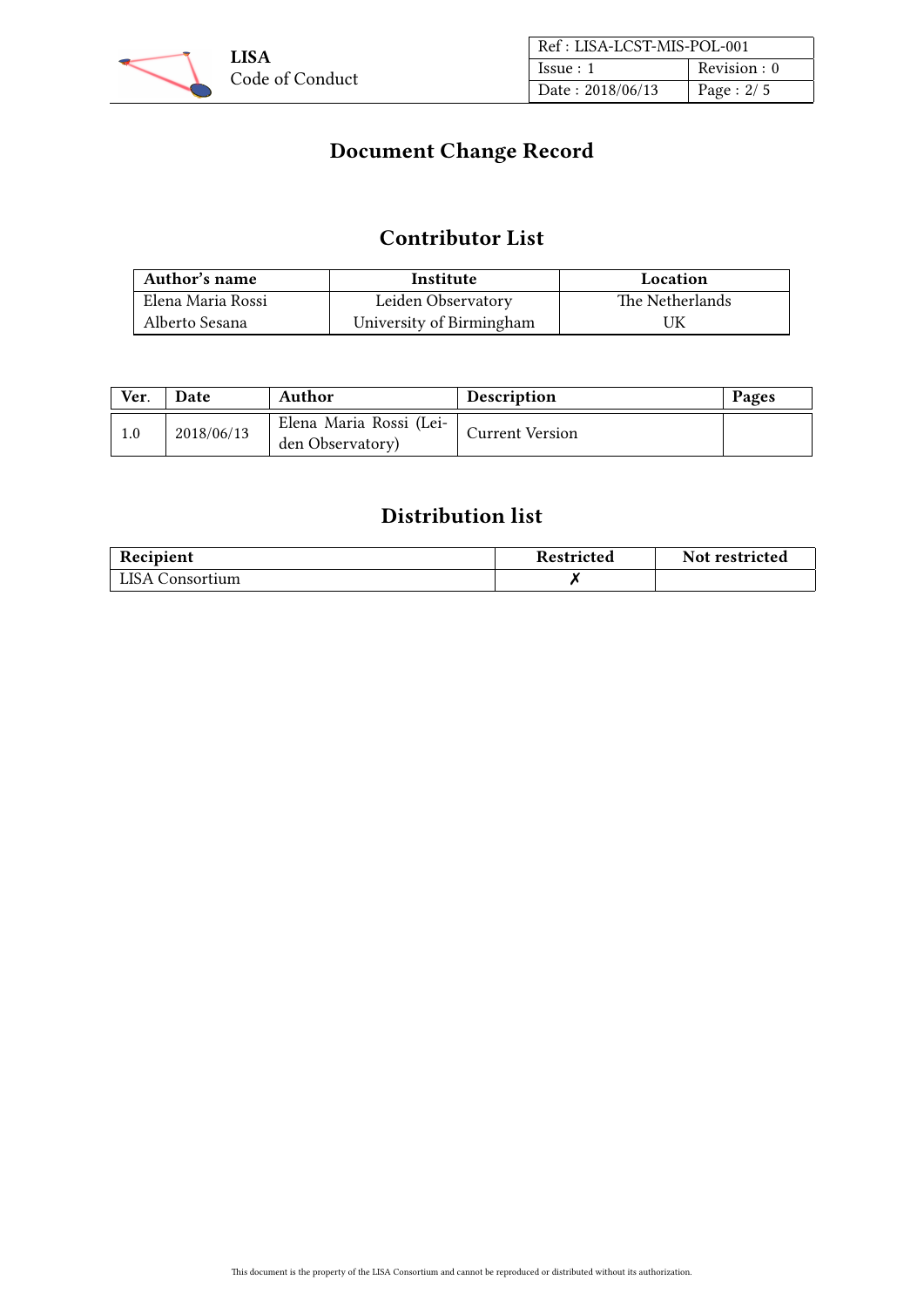

| Ref: LISA-LCST-MIS-POL-001 |              |  |
|----------------------------|--------------|--|
| Issue:1                    | Revision : 0 |  |
| Date: 2018/06/13           | Page : $3/5$ |  |

# **Contents**

| <b>Purpose and Scope</b> | 4              |
|--------------------------|----------------|
| 1 Statement              | $\overline{4}$ |
| 2 Definitions            | $\overline{4}$ |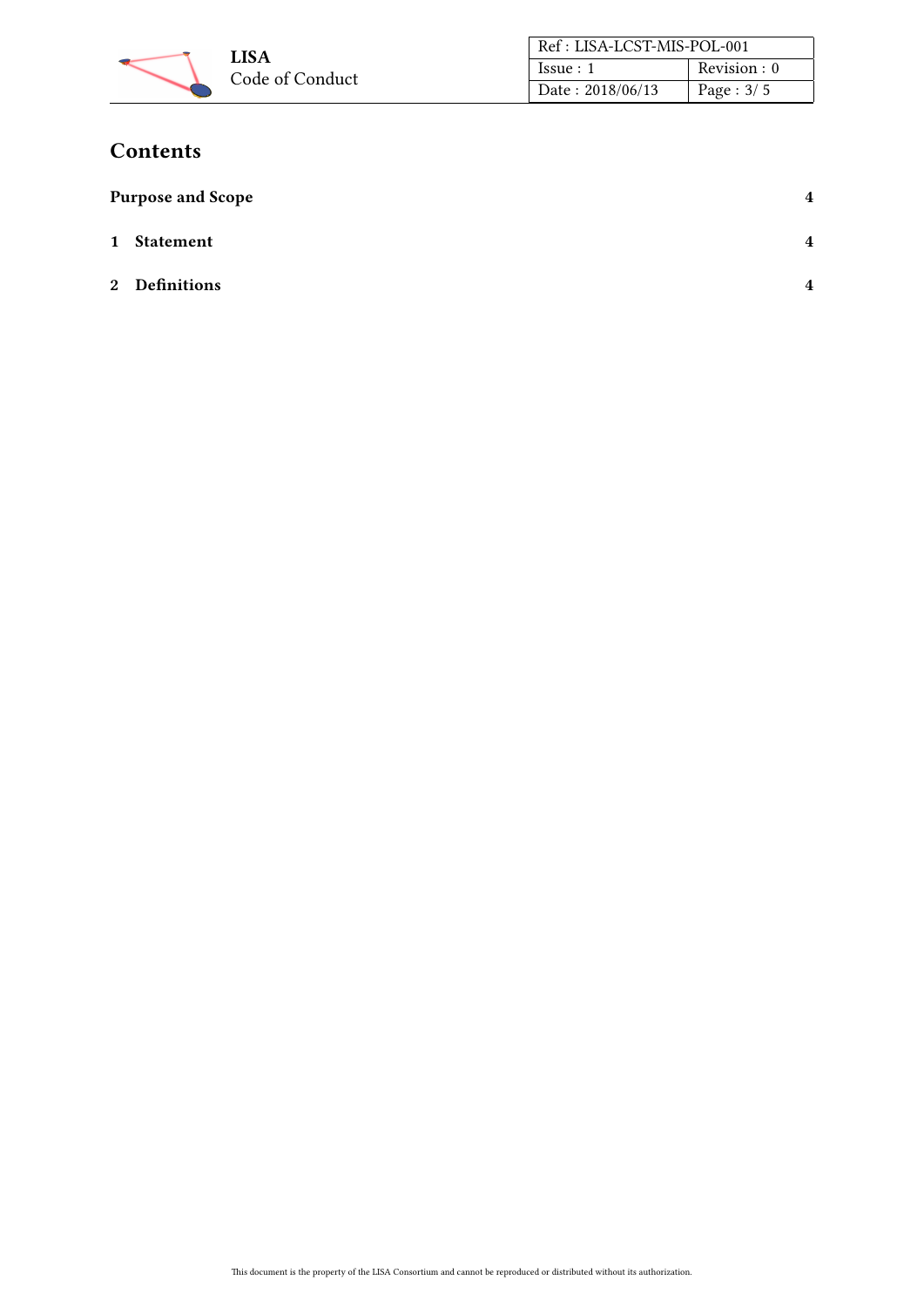

| Ref: LISA-LCST-MIS-POL-001 |              |
|----------------------------|--------------|
| Issue:1                    | Revision : 0 |
| Date: 2018/06/13           | Page : $4/5$ |

## <span id="page-3-0"></span>Purpose and Scope

The scope of this document is to describe the code of conduct of the LISA Consortium. This is applicable to all Consortium members.

## <span id="page-3-1"></span>1 Statement

The LISA Consortium expects any associate or full member, in any position of power or otherwise, to know and follow this Code of Conduct. We therefore ask all members to read this document and agree to it.

The LISA Consortium fosters a fully inclusive, safe and stimulating working environment, therefore we condemn any form of harassment, bullying, discrimination and retaliation.

Every member of the LISA Consortium commits to engage in constructive professional and social relationships both within the Consortium and with the community at large, avoiding any kind of harassment, bullying, discrimination and retaliation, as defined below.

The Consortium management will seriously investigate any possible violation of the Code and, if the investigation determines that a violation has occurred, the measures that will be taken might range from a private reprimand to a membership termination and an official report filed to the member(s)'s home institution.

## <span id="page-3-2"></span>2 Definitions

The LISA consortium adopts the definition of sexual harassment and other harassment of the Anti-Harassment Policy for Meetings and Activities of the American Astronomical Society and Divisions (https://aas.org/policies/anti-harassment-policy). In the following, we report their definition

### Definition of Sexual Harassment

Sexual harassment refers to unwelcome sexual advances, requests for sexual favors, and other verbal or physical conduct of a sexual nature. Behavior and language that are welcome/acceptable to one person may be unwelcome/offensive to another. Consequently, individuals must use discretion to ensure that their words and actions communicate respect for others. This is especially important for those in positions of authority since individuals with lower rank or status may be reluctant to express their objections or discomfort regarding unwelcome behavior.

Sexual harassment does not refer to occasional compliments of a socially acceptable nature. It refers to behavior that is not welcome, is personally offensive, debilitates morale, and therefore, interferes with work effectiveness. The following are examples of behavior that, when unwelcome, may constitute sexual harassment: sexual flirtations, advances, or propositions; verbal comments or physical actions of a sexual nature; sexually degrading words used to describe an individual; a display of sexually suggestive objects or pictures; sexually explicit jokes; unnecessary touching.

#### Definition of Other Harassment

Harassment and bullying on the basis of any other protected characteristic is also strictly prohibited. This conduct includes, but is not limited to the following: epithets, slurs, or negative stereotyping; threatening, intimidating, or hostile acts (in person or via e-mail); denigrating jokes and display or circulation of written or graphic material that denigrates or shows hostility or aversion toward an individual or group. Even in cases where an